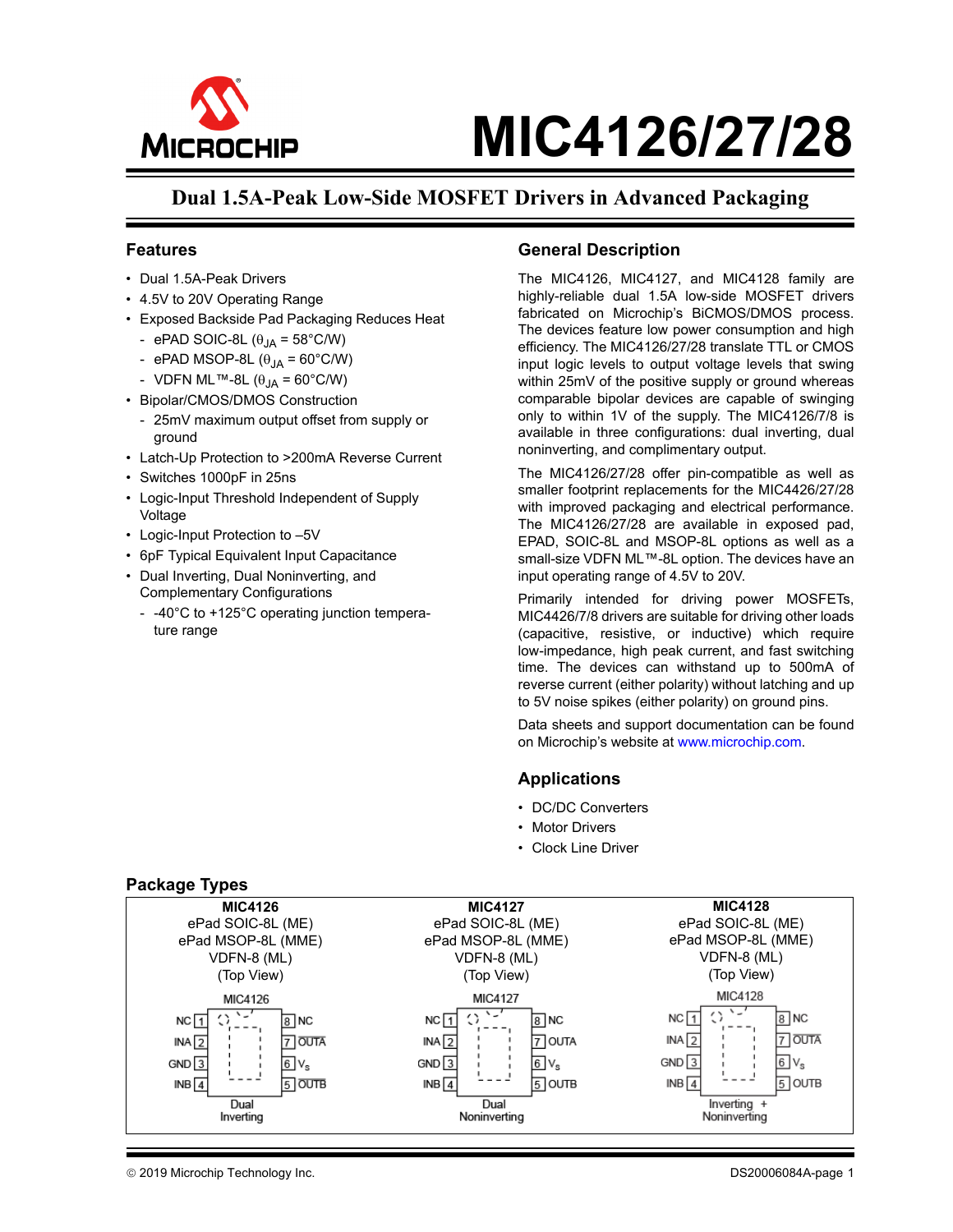# **Functional Block Diagram**



The function block diagram contains only four resistors, four capacitors, and 52 transistors. Be sure to ground any unused inputs.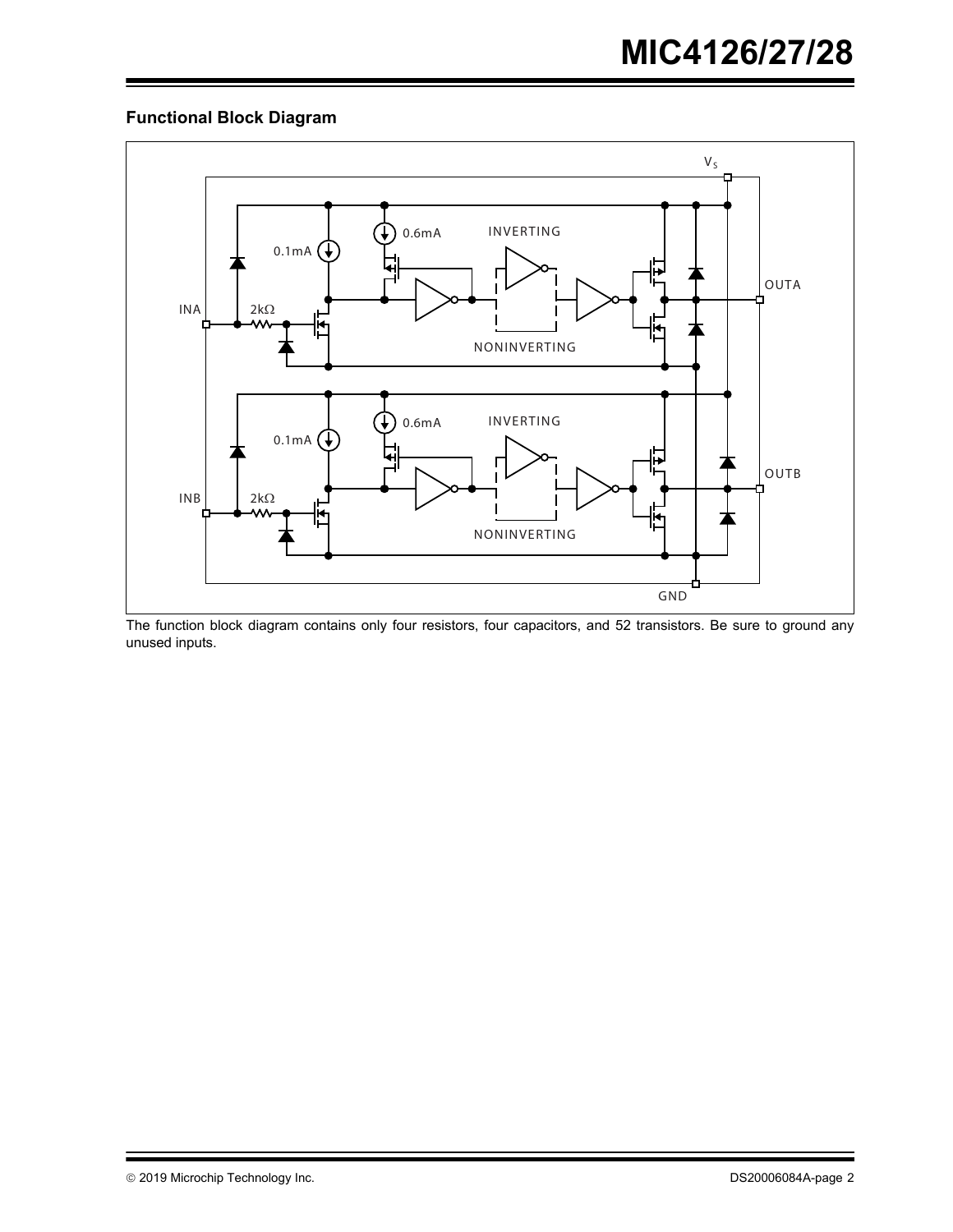# **1.0 ELECTRICAL CHARACTERISTICS**

# **Absolute Maximum Ratings †**

# **Operating Ratings ††**

Supply Voltage (VS) ................................................................................................................................... +4.5V to +20V

**† Notice:** Stresses above those listed under "Absolute Maximum Ratings" may cause permanent damage to the device. This is a stress rating only and functional operation of the device at those or any other conditions above those indicated in the operational sections of this specification is not intended. Exposure to maximum rating conditions for extended periods may affect device reliability.

**†† Notice:** The device is not guaranteed to function outside its operating ratings.

<span id="page-2-1"></span>Note 1: Devices are ESD sensitive. Handling precautions are recommended. Human body model, 1.5 kΩ in series with 100 pF.

# **ELECTRICAL CHARACTERISTICS**

**Electrical Characteristics:**  $4.5V \le V_S \le 20V$ ;  $T_A = +25^{\circ}C$ , **bold** values indicate full specified temperature range; unless noted. Input voltage slew rate >1V/µs;  $C<sub>OUT</sub>$  = 1000pF. [Note 1](#page-2-0)

| <b>Parameter</b>         | Sym.              | Min.          | Typ.                     | Max.                     | <b>Units</b> | <b>Conditions</b>              |  |
|--------------------------|-------------------|---------------|--------------------------|--------------------------|--------------|--------------------------------|--|
| Input                    |                   |               |                          |                          |              |                                |  |
|                          | $V_{\text{IH}}$   | 2.4           | 1.4                      | $\overline{\phantom{0}}$ | $\vee$       |                                |  |
| Logic 1 Input Voltage    |                   | 2.4           | 1.6                      | $\overline{\phantom{0}}$ | V            |                                |  |
|                          | $V_{IL}$          |               | 1.1                      | 0.8                      | $\vee$       |                                |  |
| Logic 0 Input Voltage    |                   |               | $1.3$                    | 0.8                      | $\vee$       |                                |  |
| Input Current            | ΙM                | $-1$          |                          | $\mathbf{1}$             | μA           | $0V \leq V_{IN} \leq V_S$      |  |
| Output                   |                   |               |                          |                          |              |                                |  |
| High Output Voltage      | $V_{OH}$          | $V_S - 0.025$ | $\overline{\phantom{0}}$ |                          | V            | $\overline{\phantom{0}}$       |  |
| Low Output Voltage       | $V_{OL}$          |               |                          | 0.025                    | V            |                                |  |
|                          | $R_{O}$           |               | 6                        | 10                       | $\Omega$     | $I_{OUT}$ = 10 mA, $V_S$ = 20V |  |
| <b>Output Resistance</b> |                   |               | 8                        | 12                       |              |                                |  |
| Peak Output Current      | $I_{\mathsf{PK}}$ |               | 1.5                      |                          | A            |                                |  |
| Latch-Up Protection      | ı                 | >200          |                          |                          | mA           | Withstand Reverse Current      |  |
| <b>Switching Time</b>    |                   |               |                          |                          |              |                                |  |
| <b>Rise Time</b>         |                   |               | 13                       | 30                       |              |                                |  |
|                          | $t_{\mathsf{R}}$  |               | 20                       | 40                       | ns           | Test Figure 1-1                |  |
|                          |                   |               | 15                       | 25                       |              |                                |  |
| Fall Time                | t <sub>F</sub>    |               | 18                       | 40                       | ns           | Test Figure 1-1                |  |
| Delay Time               |                   |               | 37                       | 50                       | ns           |                                |  |
|                          | $t_{D1}$          |               | 43                       | 60                       |              | Test Figure 1-1                |  |
|                          |                   |               | 40                       | 60                       |              |                                |  |
| Delay Time               | $t_{D2}$          |               | 45                       | 70                       | ns           | Test Figure 1-1                |  |

<span id="page-2-0"></span>**Note 1:** Specification for packaged product only.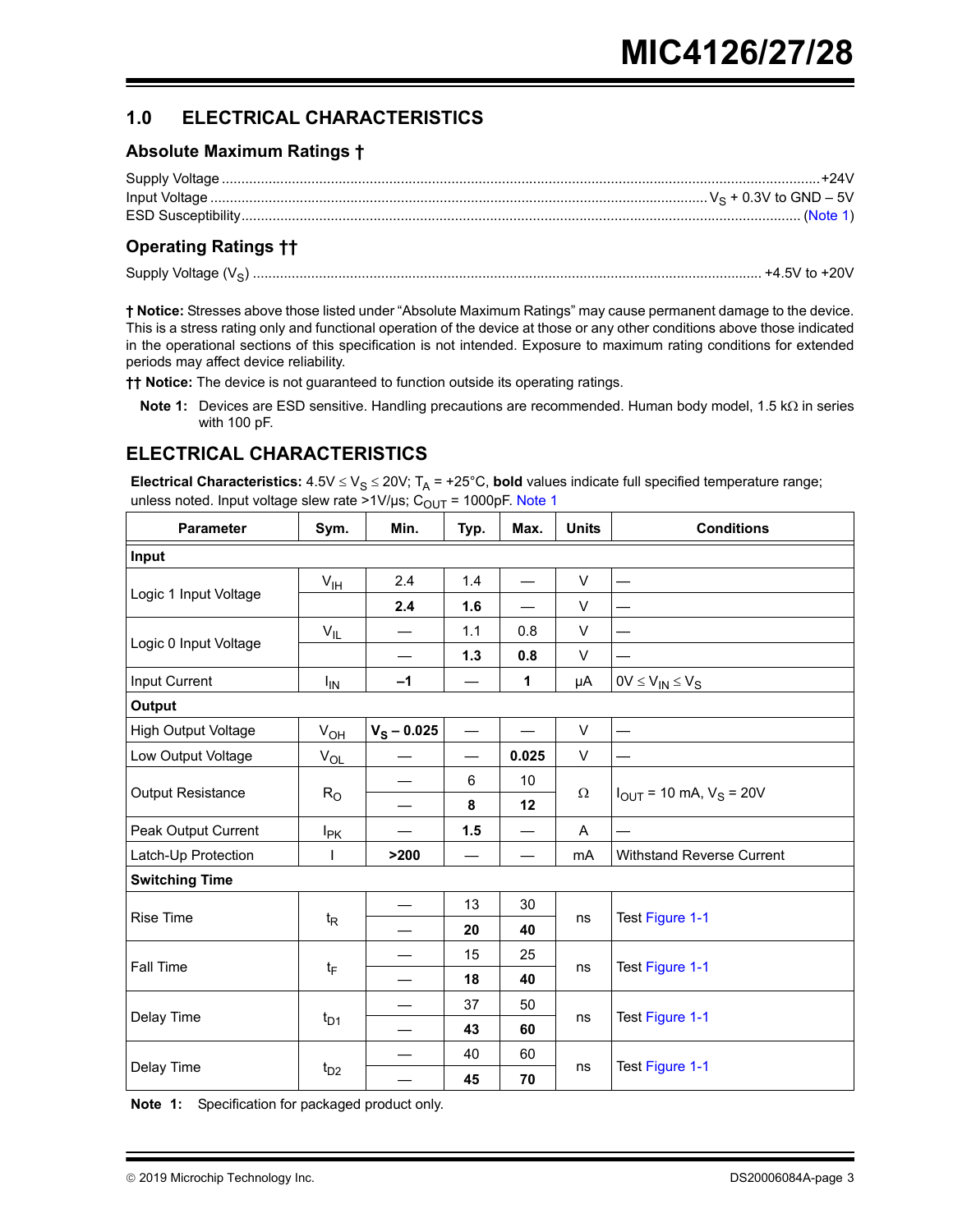# **ELECTRICAL CHARACTERISTICS (CONTINUED)**

Electrical Characteristics:  $4.5V \le V_S \le 20V$ ; T<sub>A</sub> = +25°C, bold values indicate full specified temperature range; unless noted. Input voltage slew rate >1V/µs; C<sub>OUT</sub> = 1000pF. Note 1

| <b>Parameter</b>     | Sym. | Min. | Typ. | Max. | <b>Units</b> | <b>Conditions</b>          |  |
|----------------------|------|------|------|------|--------------|----------------------------|--|
| <b>Power Supply</b>  |      |      |      |      |              |                            |  |
| Power Supply Current | Ιs   |      | 1.4  | 4.5  | mA           |                            |  |
|                      |      |      | 1.5  | 8    |              | $V_{INA}$ = $V_{INB}$ 3.0V |  |
|                      |      |      | 0.18 | 0.4  |              |                            |  |
| Power Supply Current | Ιs   |      | 0.19 | 0.6  | mA           | $V_{INA} = V_{INb} 0.0 V$  |  |

**Note 1:** Specification for packaged product only.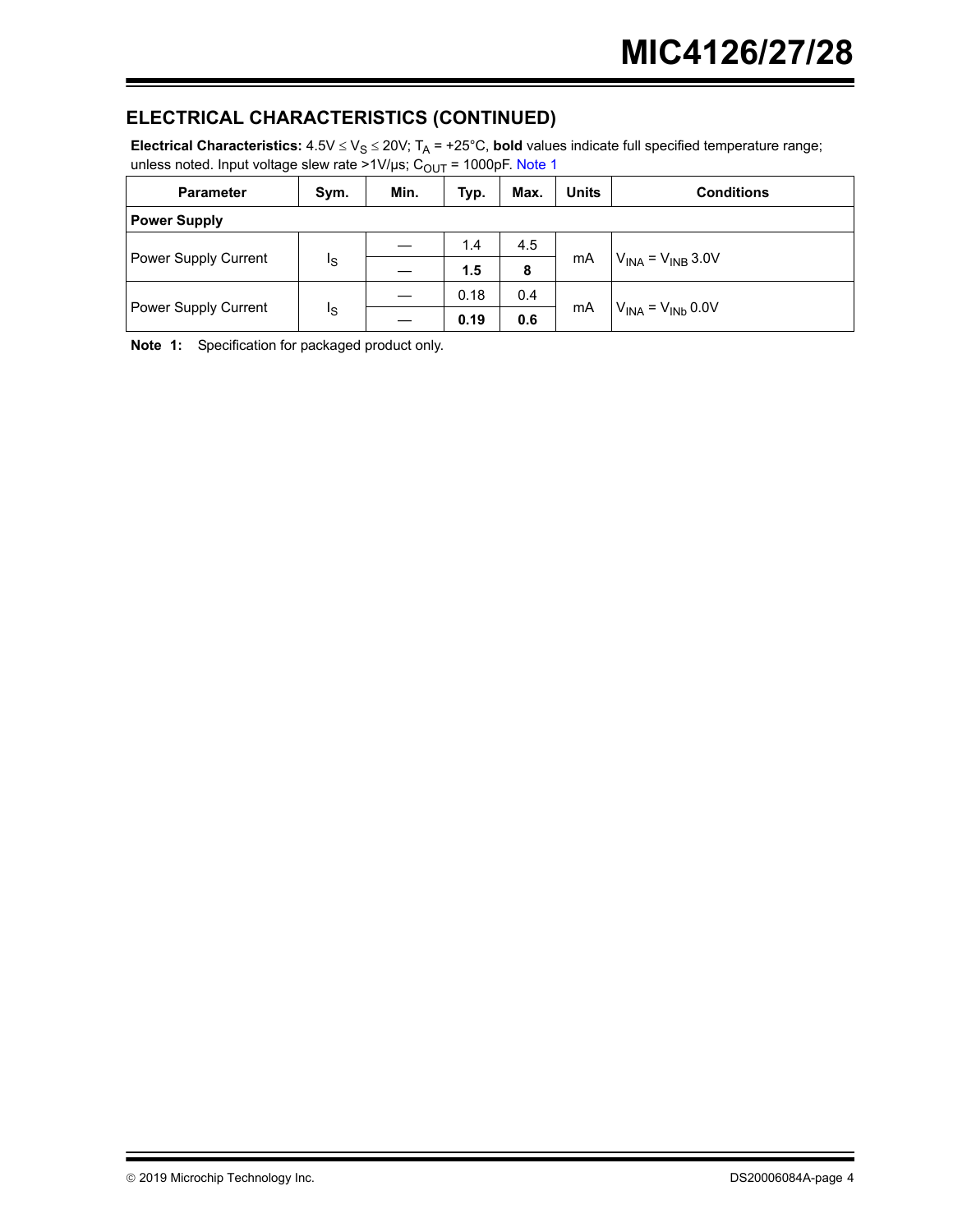# **TEMPERATURE SPECIFICATIONS**

| <b>Parameters</b>                       | Sym.          | Min.  | Typ. | Max.   | <b>Units</b>  | <b>Conditions</b> |  |
|-----------------------------------------|---------------|-------|------|--------|---------------|-------------------|--|
| <b>Temperature Ranges</b>               |               |       |      |        |               |                   |  |
| Maximum Junction Temperature            |               |       |      | $+150$ | °C            |                   |  |
| Storage Temperature Range               | $T_S$         | $-65$ |      | $+150$ | $^{\circ}C$   |                   |  |
| Lead Temperature                        |               |       |      | $+300$ | °C            | $10$ sec.         |  |
| Junction Operating Temperature<br>Range | $T_{\rm J}$   | $-40$ |      | $+125$ | °C            |                   |  |
| <b>Package Thermal Resistances</b>      |               |       |      |        |               |                   |  |
| Thermal Resistance, 3x3 VDFN 8-Ld       | $\theta_{JA}$ |       | 60   |        | $\degree$ C/W |                   |  |
| Thermal Resistance, EP MSOP 8-Ld        | $\theta_{JA}$ |       | 60   |        | $\degree$ C/W |                   |  |
| Thermal Resistance, EP SOIC 8-Ld        | $\theta_{JA}$ |       | 58   |        | $\degree$ C/W |                   |  |

**Note 1:** The maximum allowable power dissipation is a function of ambient temperature, the maximum allowable junction temperature and the thermal resistance from junction to air (i.e.,  $T_A$ ,  $T_J$ ,  $\theta_{JA}$ ). Exceeding the maximum allowable power dissipation will cause the device operating junction temperature to exceed the maximum +125°C rating. Sustained junction temperatures above +125°C can impact the device reliability.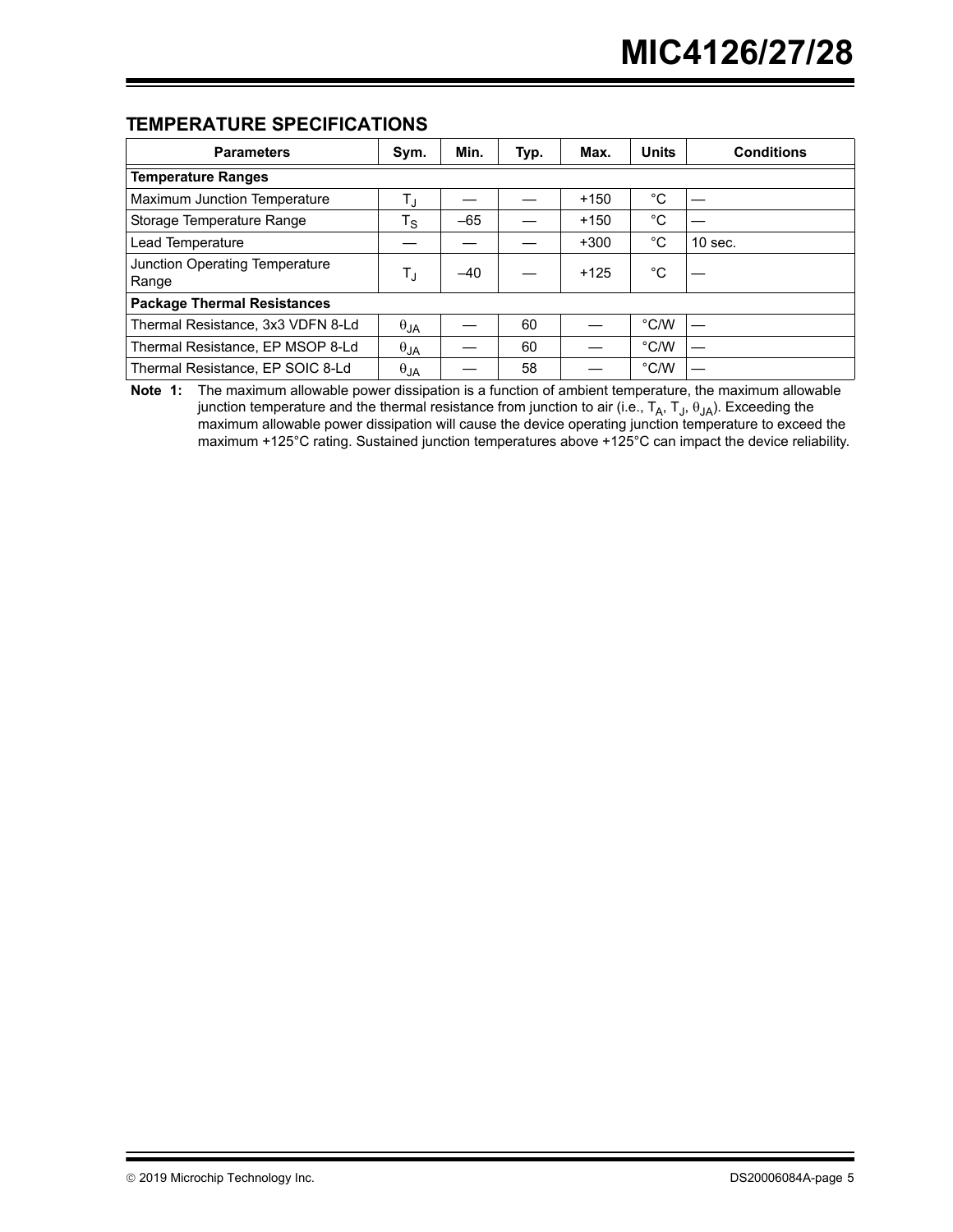# **Test Circuits**



<span id="page-5-0"></span>*FIGURE 1-1: Inverting Driver Switching Time.*



*FIGURE 1-2: Noninverting Driver Switching Time.*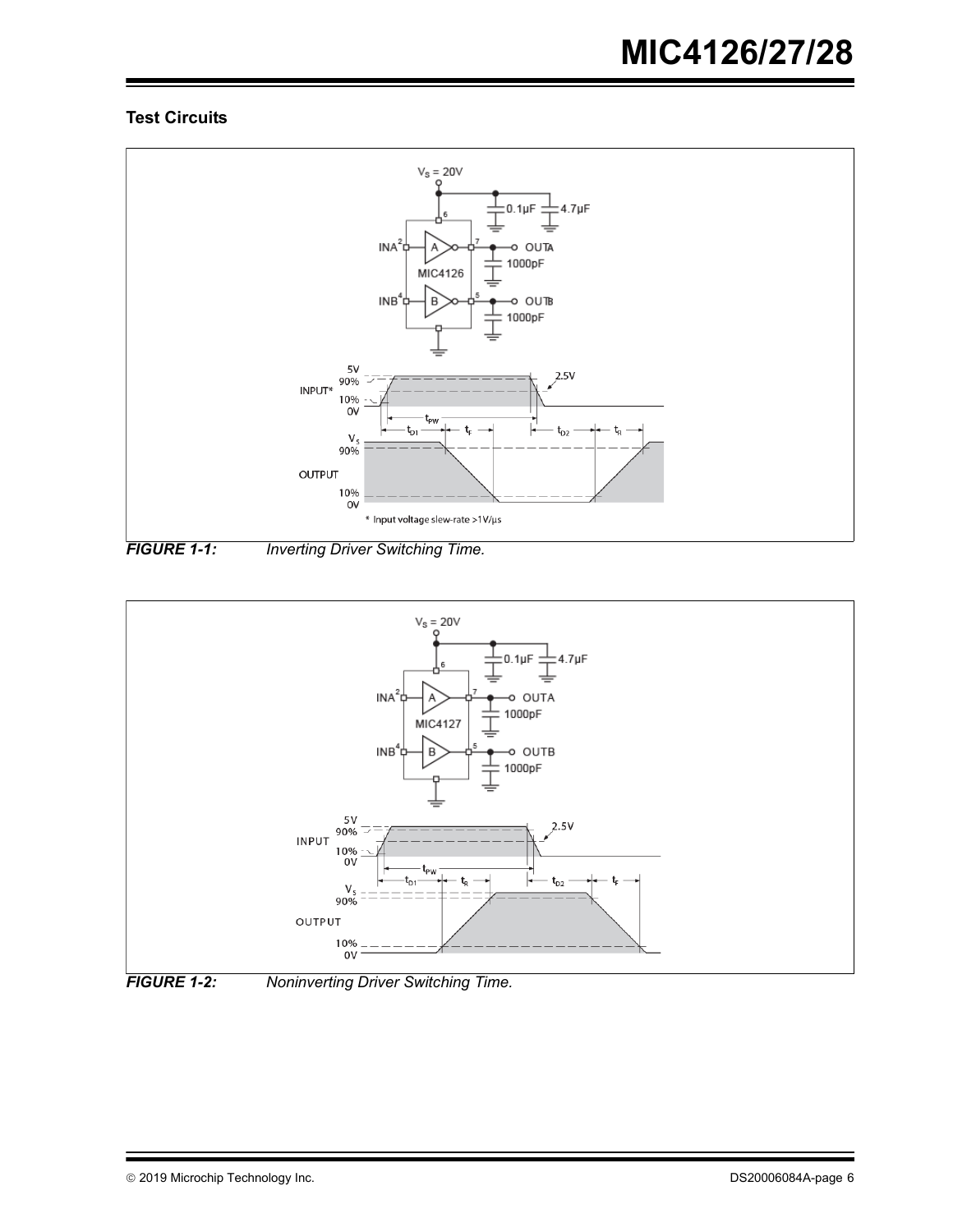# **2.0 TYPICAL PERFORMANCE CURVES**

**Note:** The graphs and tables provided following this note are a statistical summary based on a limited number of samples and are provided for informational purposes only. The performance characteristics listed herein are not tested or guaranteed. In some graphs or tables, the data presented may be outside the specified operating range (e.g., outside specified power supply range) and therefore outside the warranted range.





*FIGURE 2-2: MIC4127 Supply Current vs. Capacitive Load.*



*Frequency.*



*Resistance.* 

*FIGURE 2-4: MIC4126 Output* 



*FIGURE 2-5: Turn On and Turn Off Delay.*



*FIGURE 2-6: Rise and Fall Time vs. Capacitive Load.*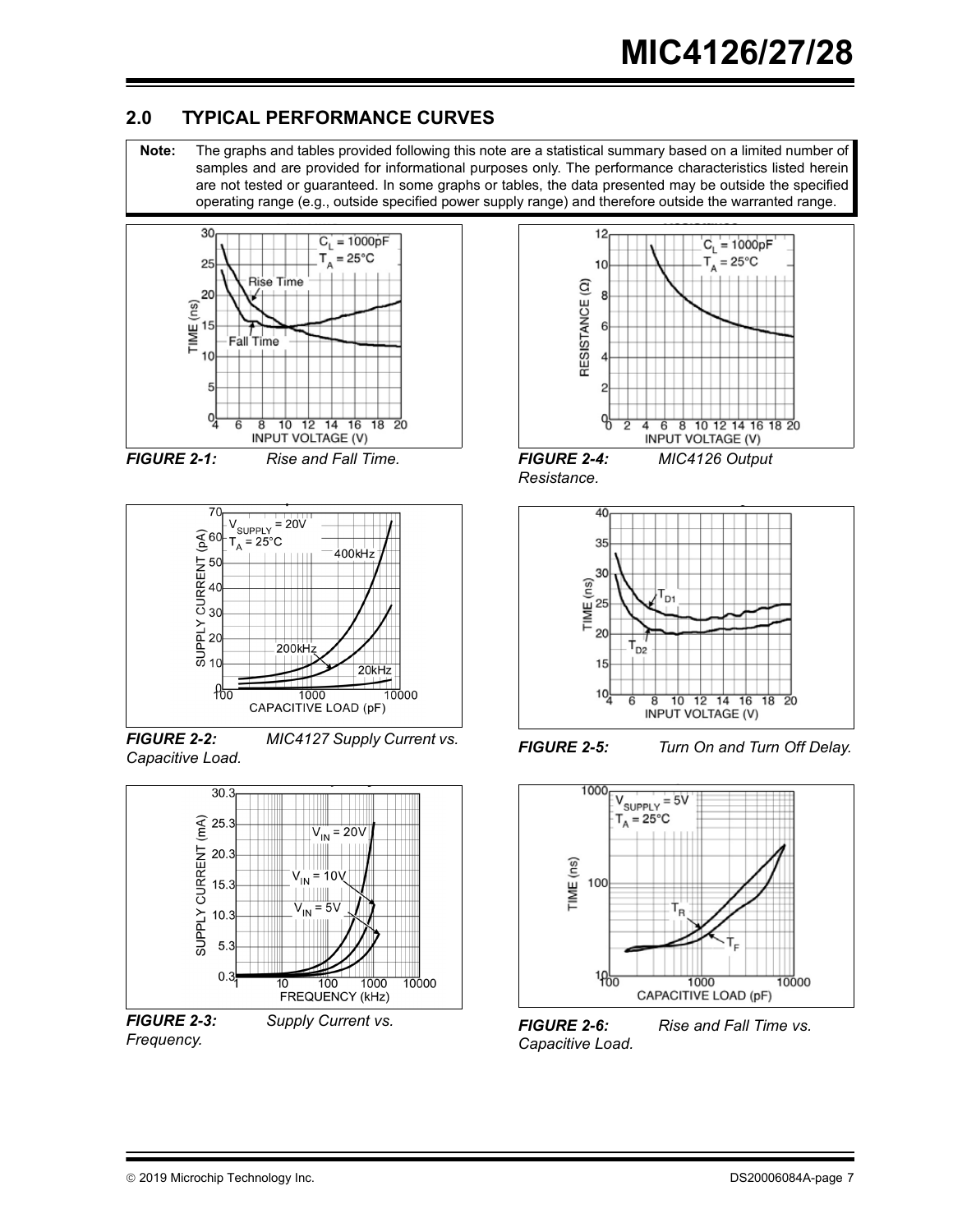

*FIGURE 2-7: Low Output vs. Current.*



*FIGURE 2-8: Quiescent Power Supply Current vs. Supply Voltage.*



*FIGURE 2-9: MIC4127 Supply Current vs. Capacitive Load.*



*FIGURE 2-10: Rise and Fall Time vs. Capacitive Load.*



*FIGURE 2-11: High Output vs. Current.*



*FIGURE 2-12: Quiescent Power Supply Current vs. Supply Voltage.*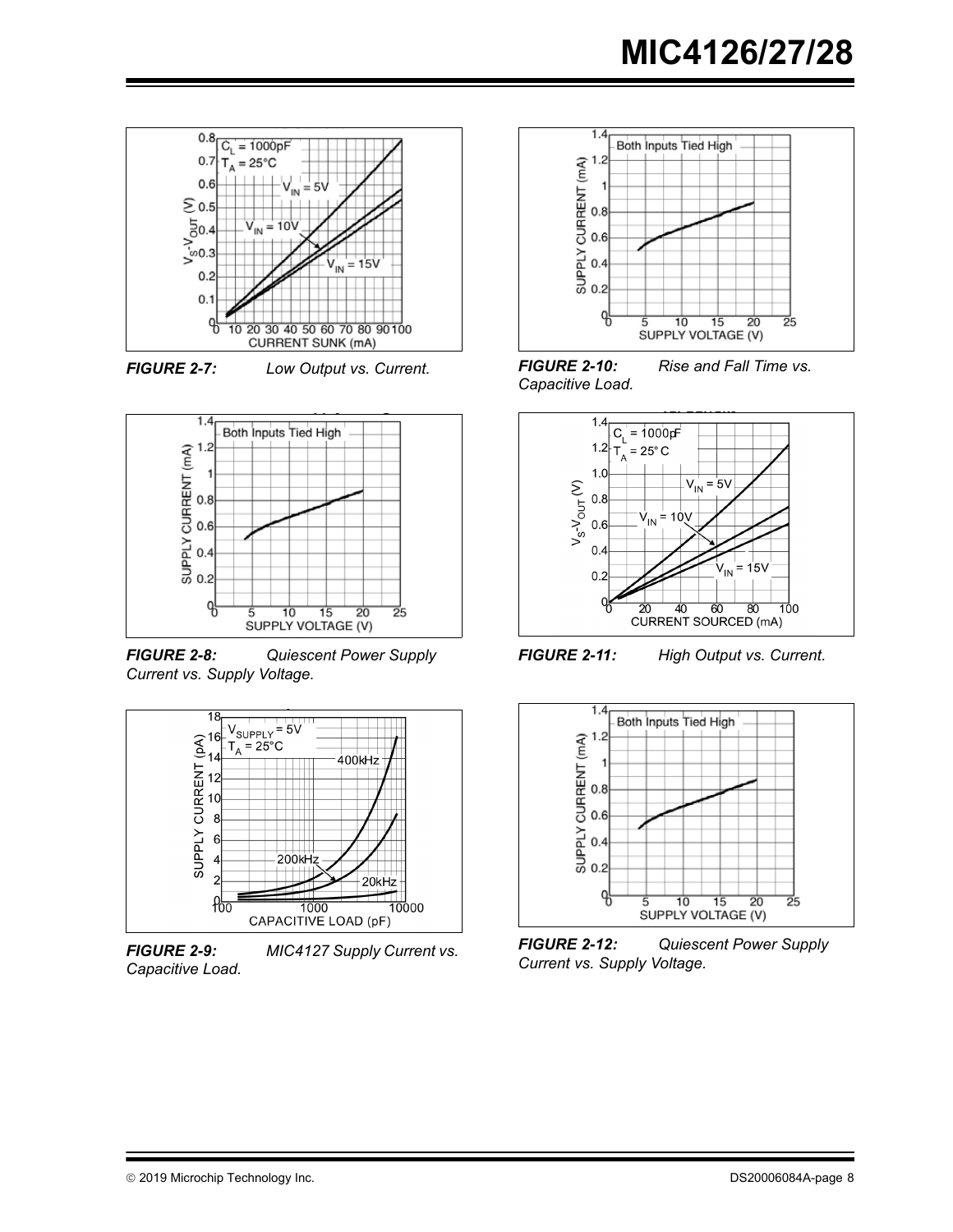# **3.0 PIN DESCRIPTIONS**

The descriptions of the pins are listed in [Table 3-1.](#page-8-0)

| <b>Pin Number</b> | <b>Pin Name</b>         | <b>Description</b>                               |
|-------------------|-------------------------|--------------------------------------------------|
| 1, 8              | NC.                     | Not internally connected                         |
| 2                 | <b>INA</b>              | Control Input A: TTL/CMOS compatible logic input |
| 3                 | <b>GND</b>              | Ground                                           |
| 4                 | <b>INB</b>              | Control Input B: TTL/CMOS compatible logic input |
| 5                 | <b>OUTB</b>             | Output B: CMOS totem-pole output                 |
| 6                 | $\mathsf{V}_\mathsf{S}$ | Supply Input: +4.5V to +20V                      |
|                   | <b>OUTA</b>             | Output A: CMOS totem-pole output                 |
| EP                | <b>GND</b>              | Ground, backside pad                             |

#### <span id="page-8-0"></span>**TABLE 3-1: PIN FUNCTION TABLE**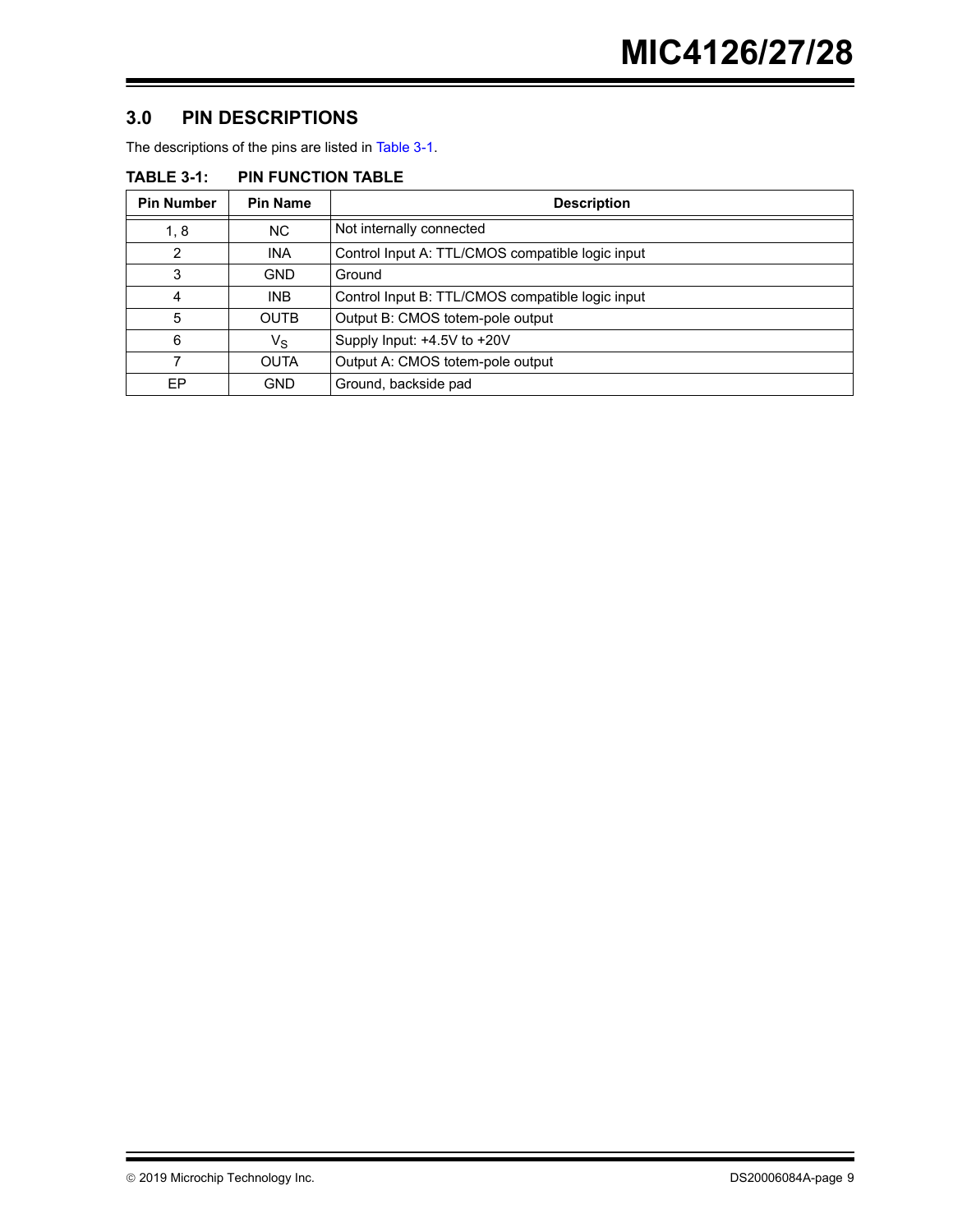# **4.0 APPLICATION INFORMATION**

## **Supply Bypassing**

Large currents are required to charge and discharge large capacitive loads quickly. For example, changing a 1000pF load by 16V in 25ns requires 0.8A from the supply input.

To ensure low supply impedance over a wide frequency range, parallel capacitors are recommended for power supply bypassing. Low-inductance ceramic MLC capacitors with short lead lengths (< 0.5") should be used. A 1.0µF film capacitor in parallel with one or two 0.1µF ceramic MLC capacitors normally provides adequate bypassing.

## **Grounding**

When using the inverting drivers in the MIC4126 or MIC4128, individual ground returns for the input and output circuits or a ground plane are recommended for optimum switching speed. The voltage drop that occurs between the driver's ground and the input signal ground, during normal high-current switching, will behave as negative feedback and degrade switching speed.

The E-pad and ML packages have an exposed pad under the package. It is important for good thermal performance that this pad is connected to a ground plane.

# **Control Input**

Unused driver inputs must be connected to logic high (which can be VS) or ground. For the lowest quiescent current (< 500µA), connect unused inputs-to-ground. A logic-high signal will cause the driver to draw up to 9mA.

The control input voltage threshold is approximately 1.5V. The control input recognizes 1.5V up to VS as a logic high and draws less than 1µA within this range.

## **Power Dissipation**

Power dissipation should be calculated to make sure that the driver is not operated beyond its thermal ratings. Quiescent power dissipation is negligible. A practical value for total power dissipation is the sum of the dissipation caused by the load and the transition power dissipation (PL + PT).

#### *Load Dissipation*

Power dissipation caused by continuous load current (when driving a resistive load) through the driver's output resistance is:

 $PL = IL2 RO$ 

For capacitive loads, the dissipation in the driver is:

$$
PL = f CL VS2
$$

*Transition Dissipation*

In applications switching at a high frequency, transition power dissipation can be significant. This occurs during switching transitions when the P-channel and N-channel output FETs are both conducting for the brief moment when one is turning on and the other is turning off.

#### $PT = 2 fVS$

Charge (Q) is read from the following graph:



**Crossover Energy Loss per Transition**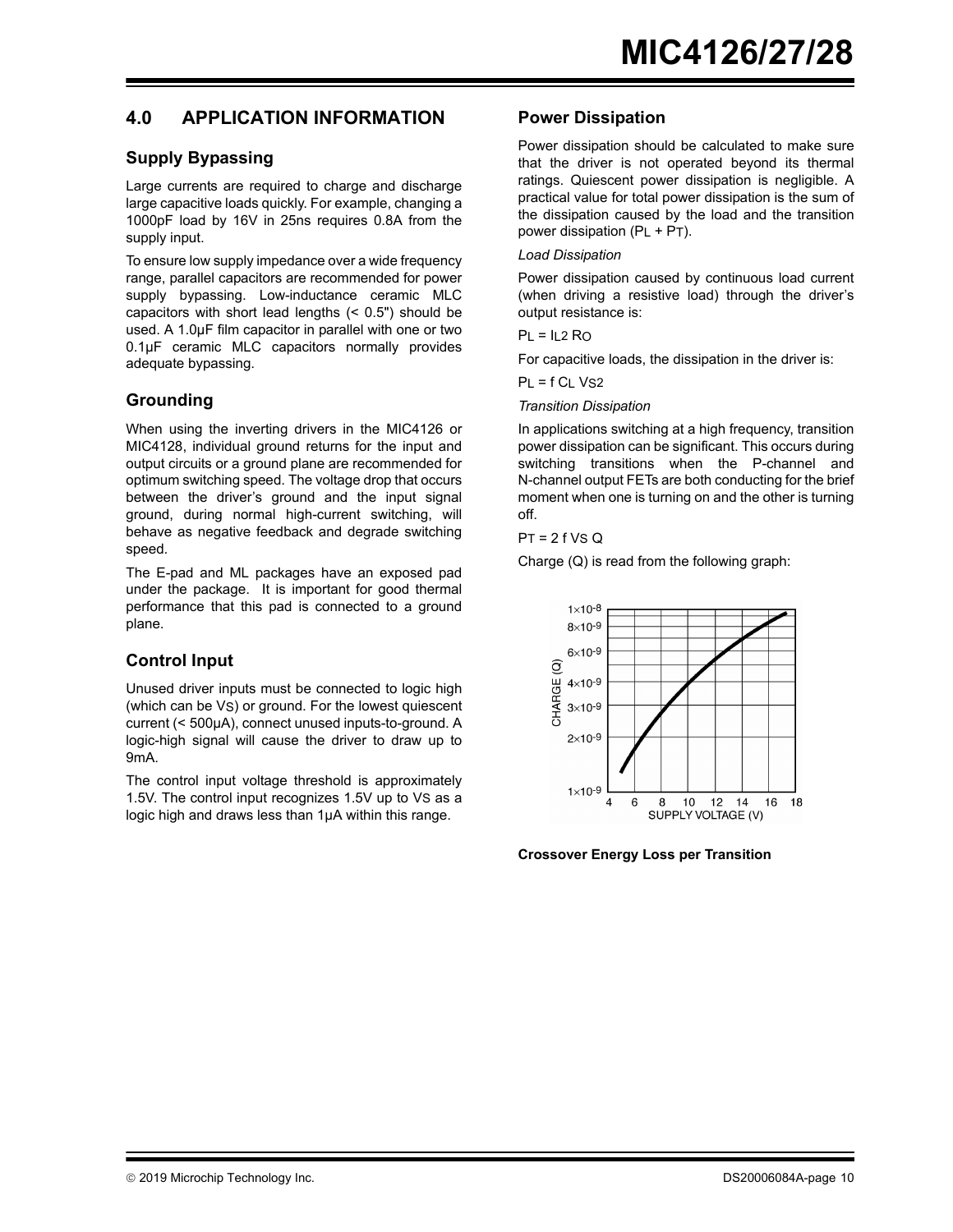# **5.0 PACKAGING INFORMATION**

**5.1 Package Marking Information**



|       | Legend: XXX<br>Y<br>YY<br><b>WW</b><br><b>NNN</b><br>$\left( 63\right)$<br>mark). | Product code or customer-specific information<br>Year code (last digit of calendar year)<br>Year code (last 2 digits of calendar year)<br>Week code (week of January 1 is week '01')<br>Alphanumeric traceability code<br>Pb-free JEDEC <sup>®</sup> designator for Matte Tin (Sn)<br>This package is Pb-free. The Pb-free JEDEC designator ((e3))<br>can be found on the outer packaging for this package.<br>•, A, $\nabla$ Pin one index is identified by a dot, delta up, or delta down (triangle |
|-------|-----------------------------------------------------------------------------------|-------------------------------------------------------------------------------------------------------------------------------------------------------------------------------------------------------------------------------------------------------------------------------------------------------------------------------------------------------------------------------------------------------------------------------------------------------------------------------------------------------|
| Note: | the corporate logo.                                                               | In the event the full Microchip part number cannot be marked on one line, it will<br>be carried over to the next line, thus limiting the number of available<br>characters for customer-specific information. Package may or may not include<br>Underbar () and/or Overbar (") symbol may not be to scale.                                                                                                                                                                                            |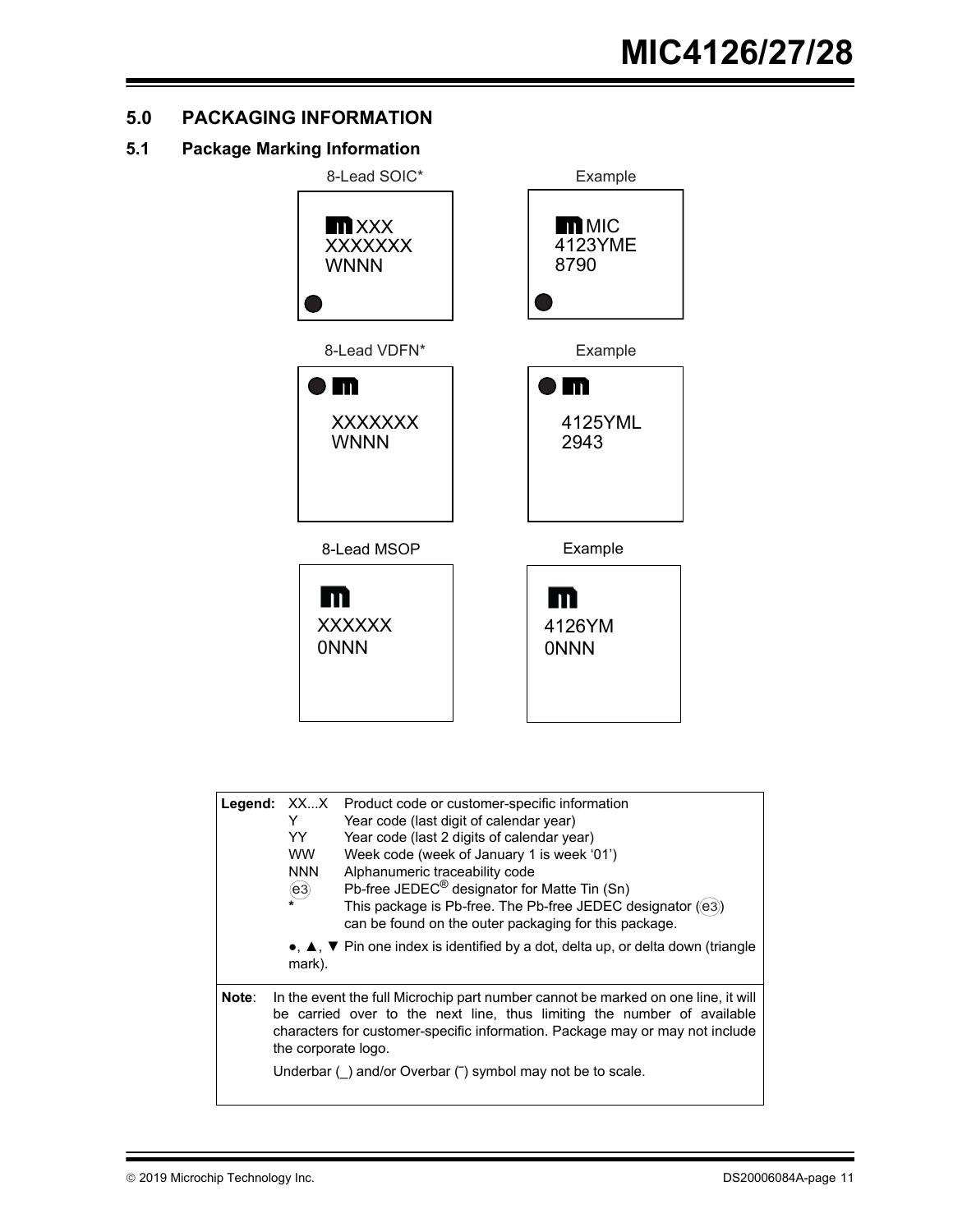# **8-Lead SOICN ePad Package Outline and Recommended Land Pattern**



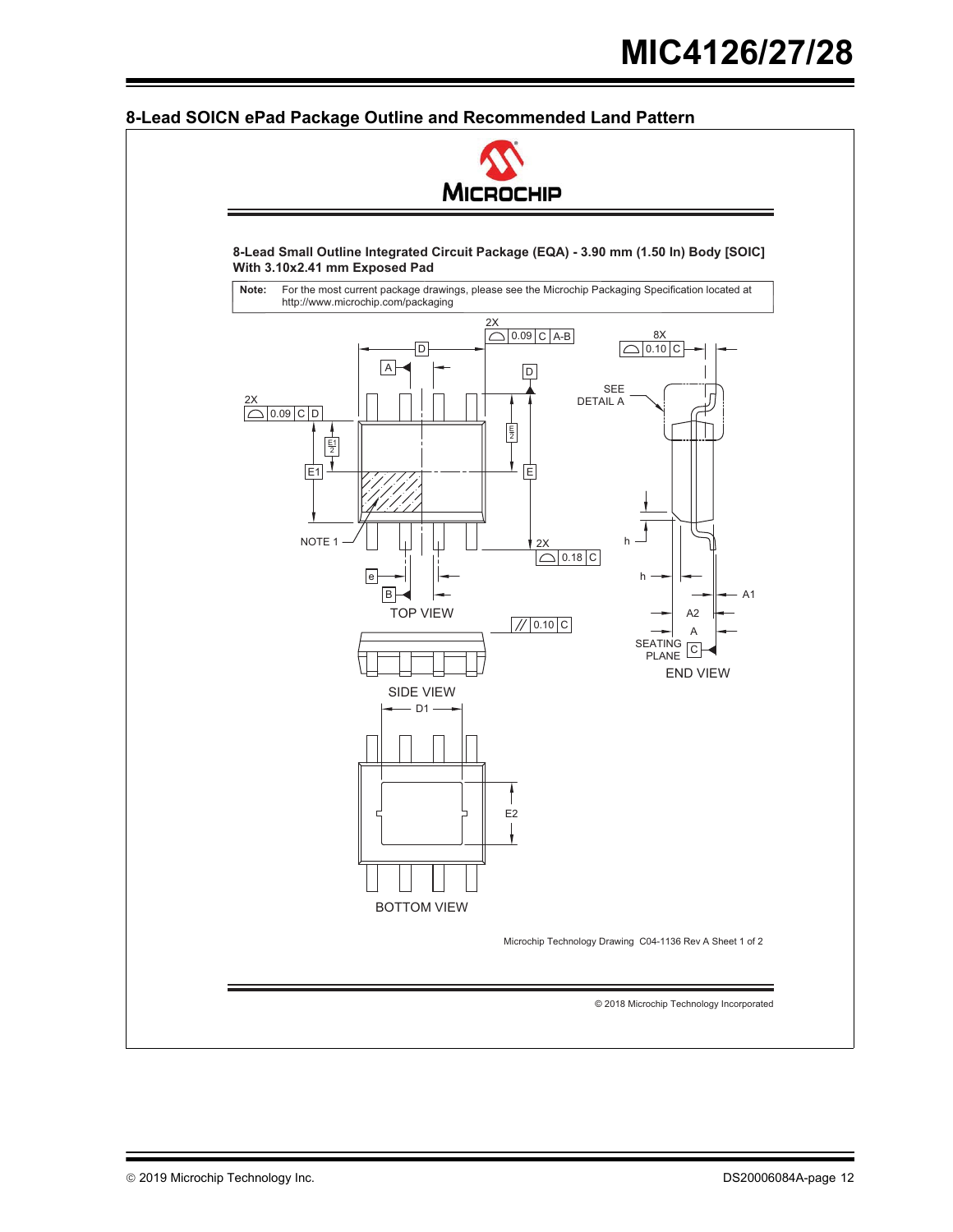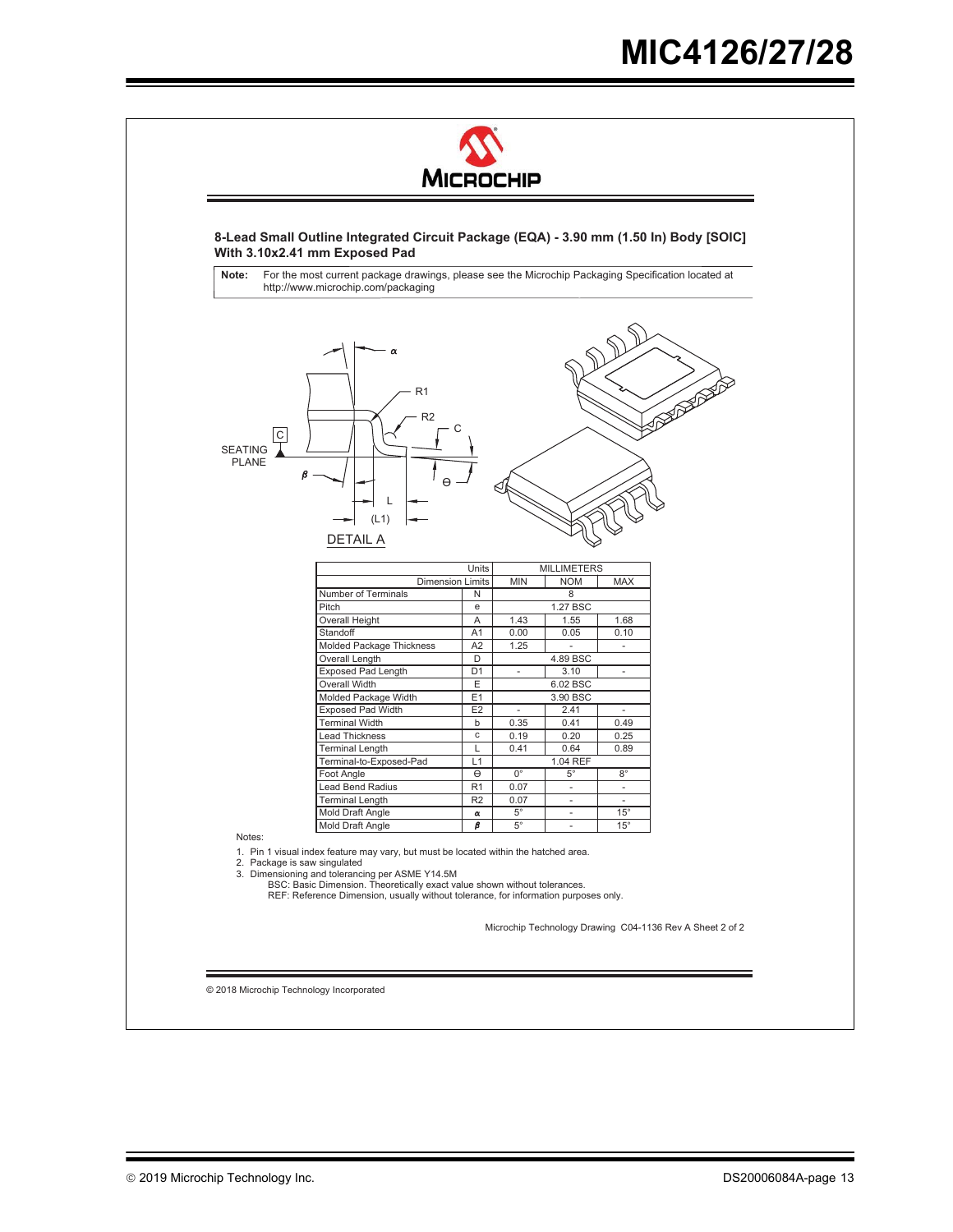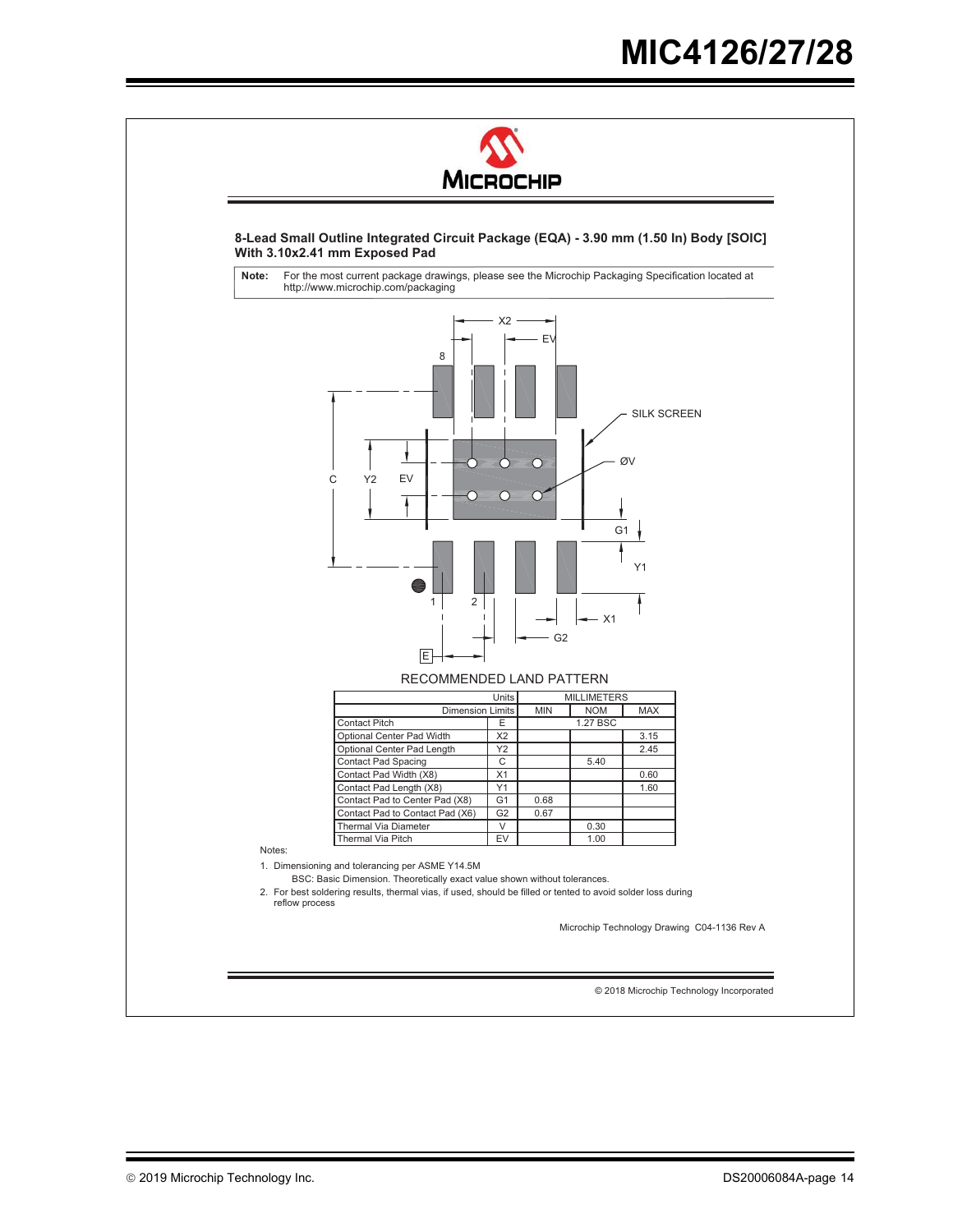

## **8-Lead MSOP ePad Package Outline and Recommended Land Pattern**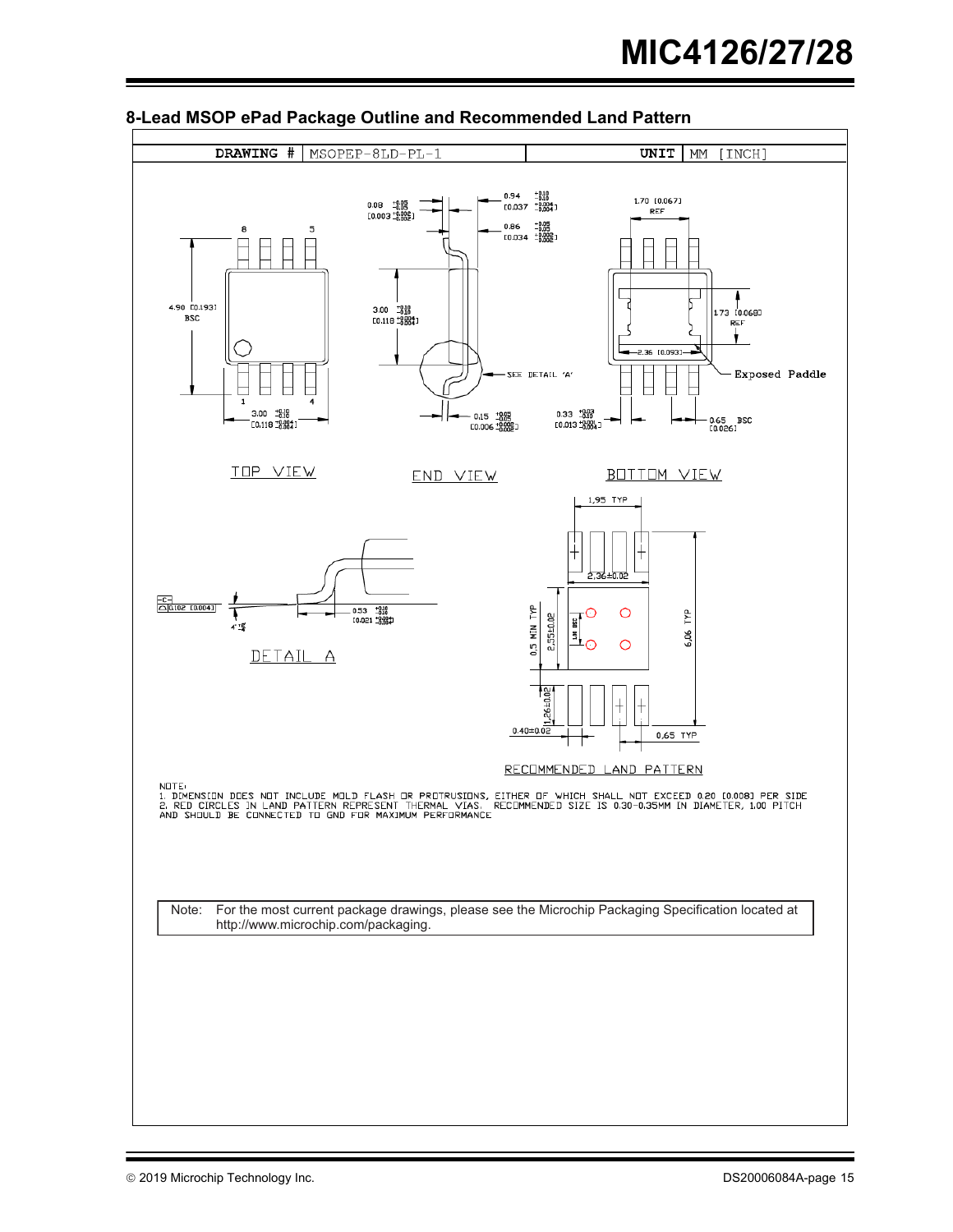## **8-Lead Very Thin Plastic Dual Flat, No Lead Package (JMA) - 3x3x0.9 mm Body [VDFN] Micrel Legacy Package DFN33-8LD-PL-1**

For the most current package drawings, please see the Microchip Packaging Specification located at http://www.microchip.com/packaging **Note:**



Microchip Technology Drawing C04-1021 A Sheet 1 of 2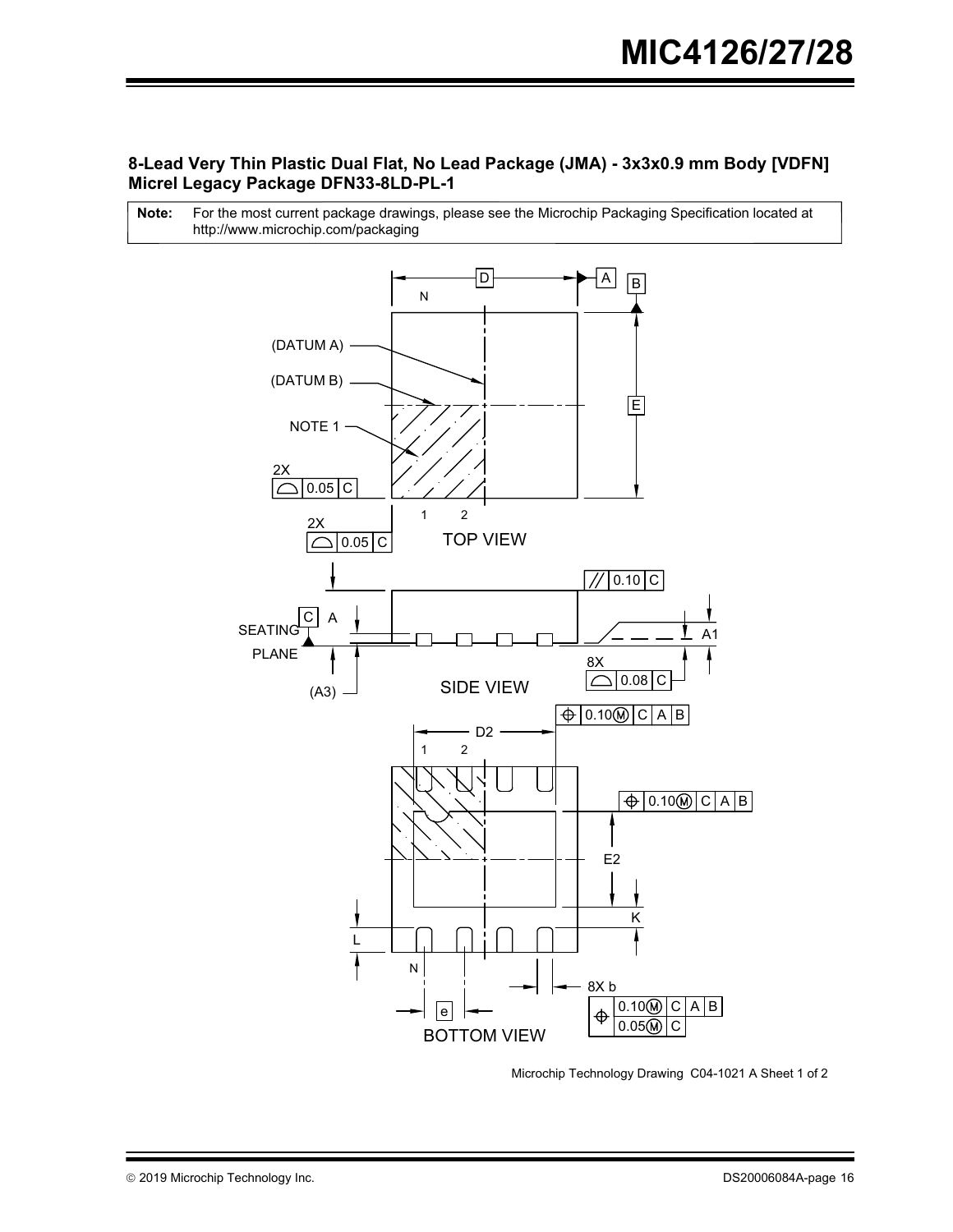## **8-Lead Very Thin Plastic Dual Flat, No Lead Package (JMA) - 3x3x0.9 mm Body [VDFN] Micrel Legacy Package DFN33-8LD-PL-1**

For the most current package drawings, please see the Microchip Packaging Specification located at http://www.microchip.com/packaging **Note:**



|                            | <b>MILLIMETERS</b>      |           |      |            |  |  |
|----------------------------|-------------------------|-----------|------|------------|--|--|
|                            | <b>Dimension Limits</b> |           |      | <b>MAX</b> |  |  |
| <b>Number of Terminals</b> | N                       |           | 8    |            |  |  |
| Pitch                      | e                       | 0.65 BSC  |      |            |  |  |
| <b>Overall Height</b>      | Α                       | 0.80      | 0.85 | 0.90       |  |  |
| Standoff                   | A <sub>1</sub>          | 0.00      | 0.02 | 0.05       |  |  |
| <b>Terminal Thickness</b>  | A <sub>3</sub>          | 0.203 REF |      |            |  |  |
| Overall Length             | D                       | 3.00 BSC  |      |            |  |  |
| <b>Exposed Pad Length</b>  | D <sub>2</sub>          | 2.25      | 2.30 | 2.35       |  |  |
| <b>Overall Width</b>       | F                       | 3.00 BSC  |      |            |  |  |
| <b>Exposed Pad Width</b>   | E <sub>2</sub>          | 1.50      | 1.55 | 1.60       |  |  |
| <b>Terminal Width</b>      | b                       | 0.20      | 0.25 | 0.30       |  |  |
| <b>Terminal Length</b>     |                         | 0.35      | 0.40 | 0.45       |  |  |
| Terminal-to-Exposed-Pad    | κ                       | 0.20      |      |            |  |  |

Notes:

1. Pin 1 visual index feature may vary, but must be located within the hatched area.

2. Package is saw singulated

3. Dimensioning and tolerancing per ASME Y14.5M

BSC: Basic Dimension. Theoretically exact value shown without tolerances.

REF: Reference Dimension, usually without tolerance, for information purposes only.

Microchip Technology Drawing C04-1021 A Sheet 1 of 2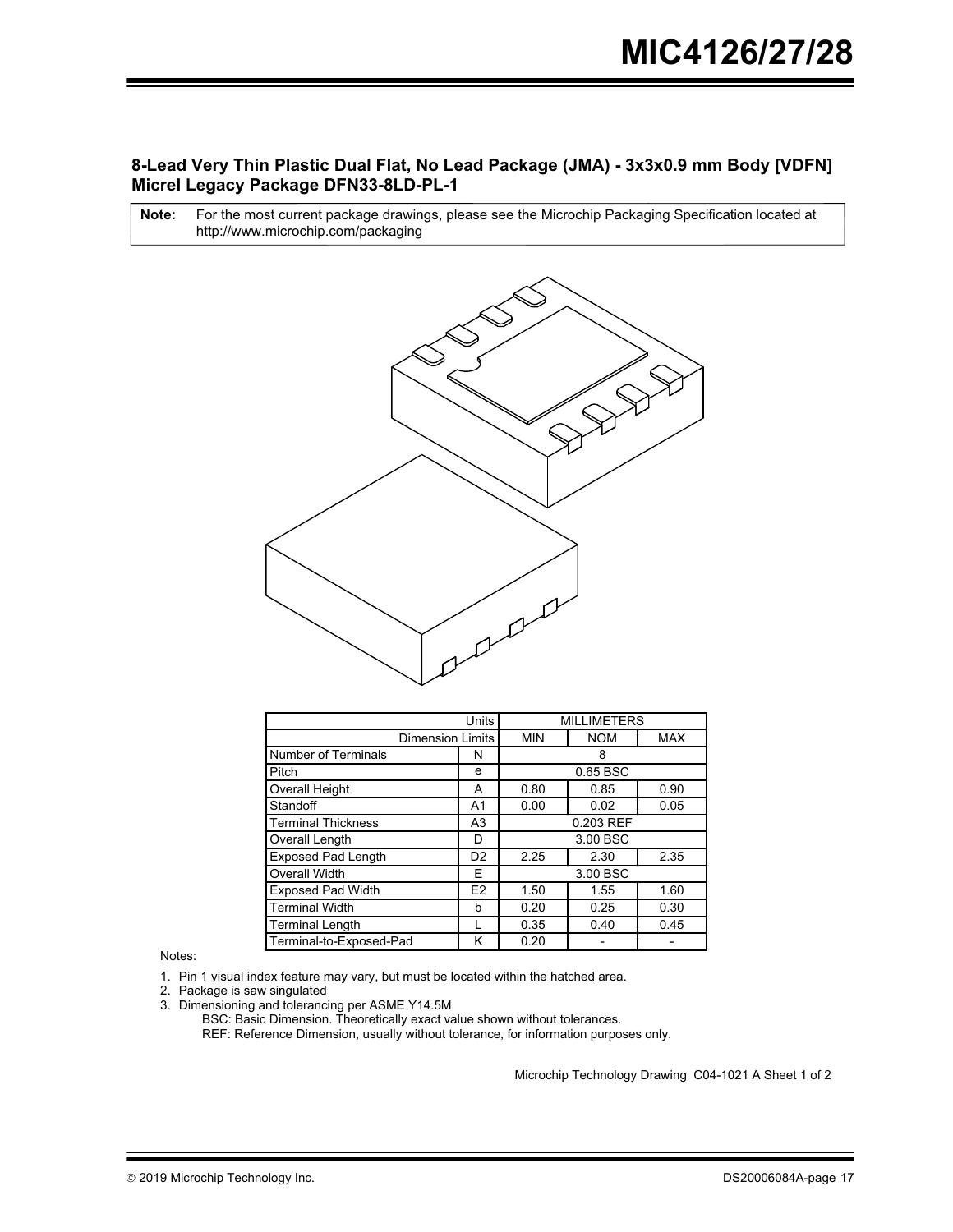## **8-Lead Very Thin Plastic Dual Flat, No Lead Package (JMA) - 3x3x0.9 mm Body [VDFN] Micrel Legacy Package DFN33-8LD-PL-1**

For the most current package drawings, please see the Microchip Packaging Specification located at http://www.microchip.com/packaging **Note:**



# RECOMMENDED LAND PATTERN

|                                  |                | <b>MILLIMETERS</b> |            |      |
|----------------------------------|----------------|--------------------|------------|------|
| <b>Dimension Limits</b>          | <b>MIN</b>     | <b>NOM</b>         | <b>MAX</b> |      |
| <b>Contact Pitch</b>             | Е              | 0.65 BSC           |            |      |
| <b>Optional Center Pad Width</b> | X2             |                    |            | 2.35 |
| Optional Center Pad Length       | Υ2             |                    |            | 1.60 |
| <b>Contact Pad Spacing</b>       | C              |                    | 2.90       |      |
| Contact Pad Width (X8)           | X1             |                    |            | 0.30 |
| Contact Pad Length (X8)          | Υ1             |                    |            | 0.85 |
| Contact Pad to Center Pad (X8)   | G1             | 0.23               |            |      |
| Contact Pad to Contact Pad (X6)  | G <sub>2</sub> | 0.35               |            |      |
| <b>Thermal Via Diameter</b>      |                |                    | 0.30       |      |
| <b>Thermal Via Pitch</b>         | <b>FV</b>      |                    |            |      |

Notes:

- 1. Dimensioning and tolerancing per ASME Y14.5M
	- BSC: Basic Dimension. Theoretically exact value shown without tolerances.
- 2. For best soldering results, thermal vias, if used, should be filled or tented to avoid solder loss during reflow process

Microchip Technology Drawing C04-3021 Rev A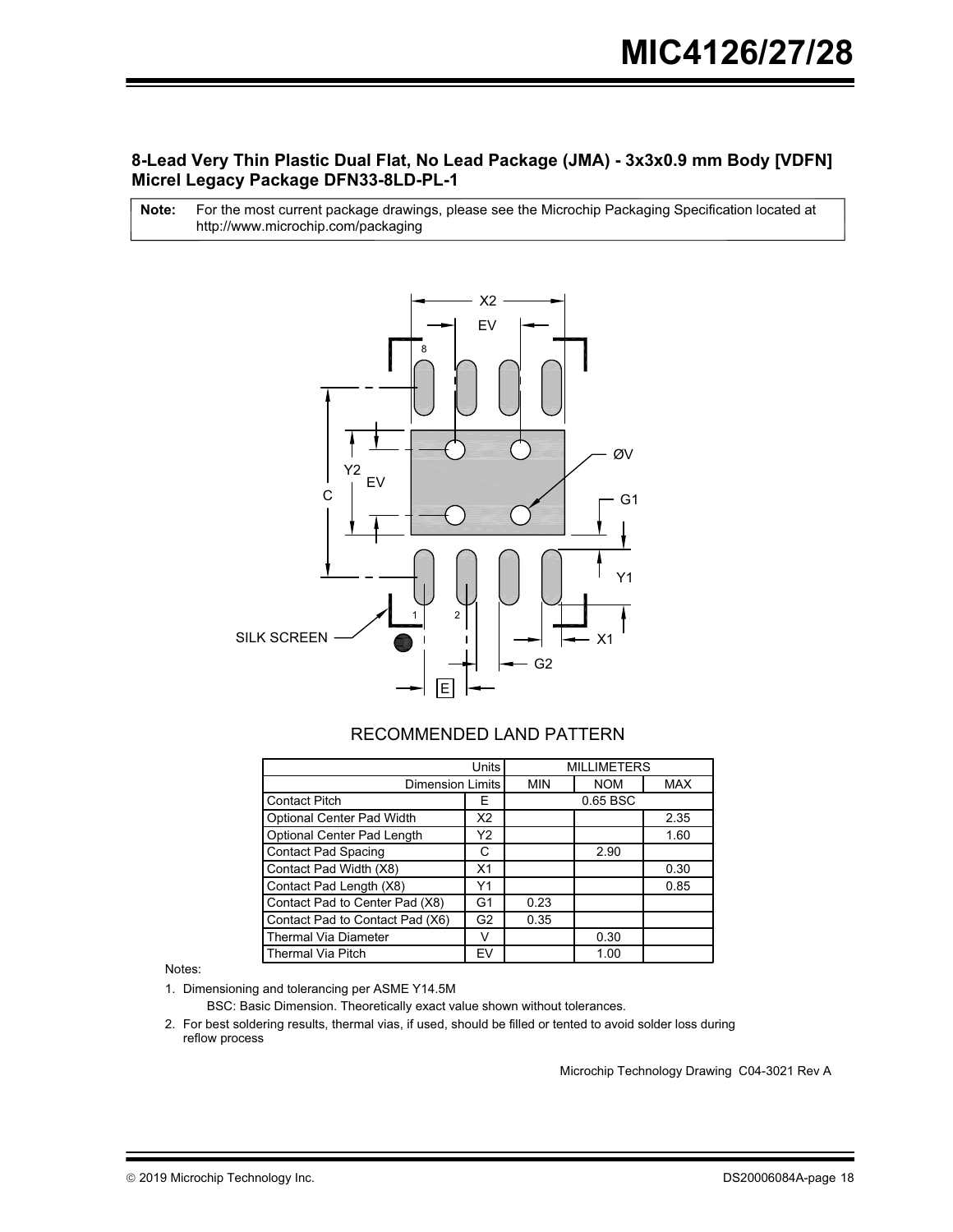# **APPENDIX A: REVISION HISTORY**

## **Revision A (06/2019)**

- Converted Micrel document MIC4126/27/28 (M9999-072605) to Microchip data sheet template DS20006084A.
- Minor grammatical text changes throughout.
- Updated Packaging Information to MCHP standard versions.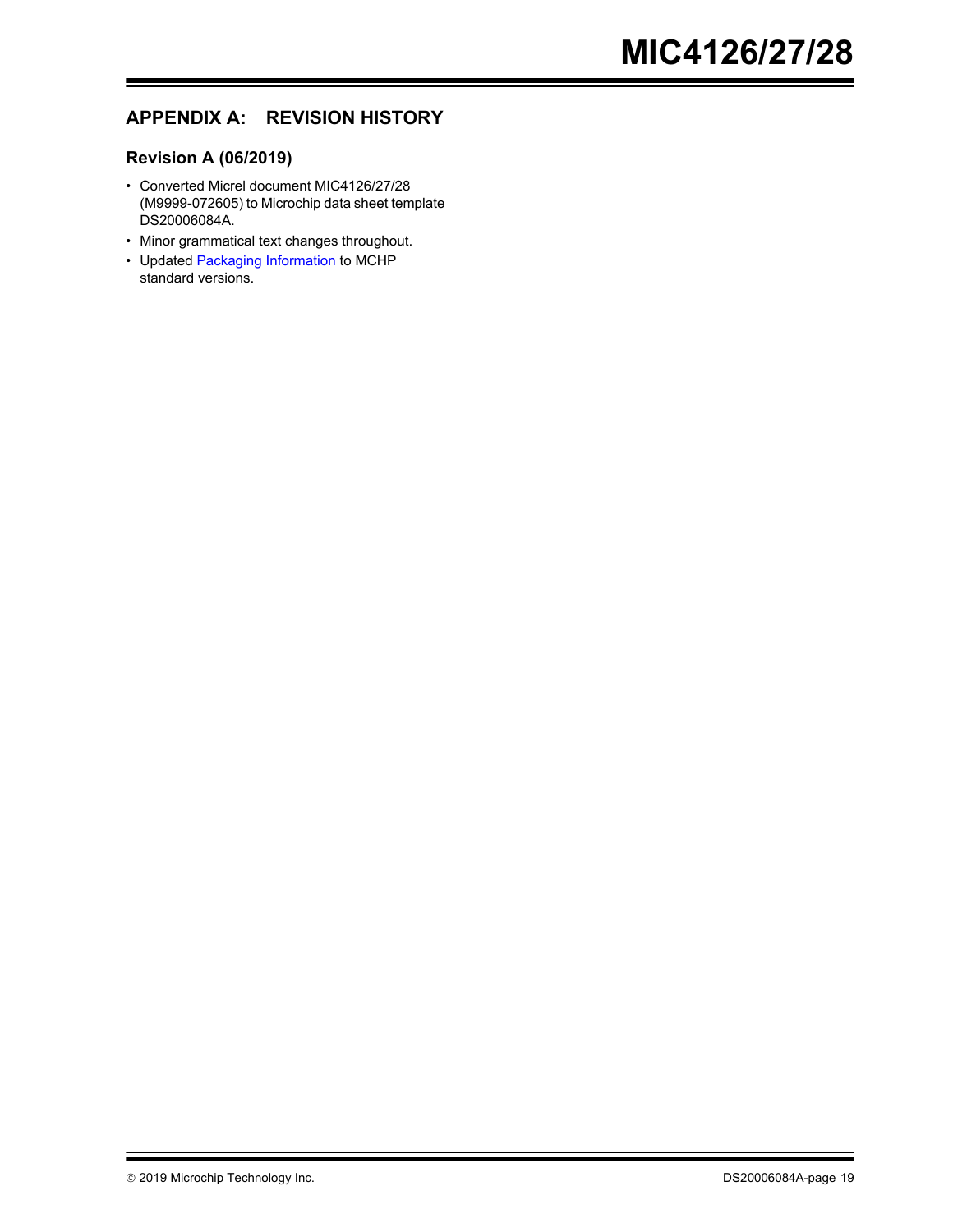# **PRODUCT IDENTIFICATION SYSTEM**

To order or obtain information, e.g., on pricing or delivery, contact your local Microchip representative or sales office.

|                                          |                                     |                                                                                  |                                                  |    | Examples:                                                                                                                                                                                                                                                                                   |
|------------------------------------------|-------------------------------------|----------------------------------------------------------------------------------|--------------------------------------------------|----|---------------------------------------------------------------------------------------------------------------------------------------------------------------------------------------------------------------------------------------------------------------------------------------------|
| <b>Device</b><br>Part No.                | <u>x</u><br>Junction<br>Temp. Range | XX<br>Package                                                                    | -XX<br>Media Type                                | a) | MIC4126:1.5A-Peak, Dual Inverting, Low-Side MOSFET Driver in<br>Advanced Packaging, Extended Temperature Range, -40°C to<br>+125°C, RoHS Compliant.<br>MIC4126YME<br>8-Lead ePad SOIC Package<br>95/Tube                                                                                    |
| Device:                                  | MIC4126:                            | Packaging Bipolar/CMOS/DMOS Process<br>Dual Inverting                            | Dual 1.5A-Peak Low-Side MOSFET Driver in Advance |    | MIC4126YME-TR 8-Lead ePad SOIC Package<br>2500/Reagingel<br>100/Tube<br>MIC4126YMME 8-Lead ePad MSOP Package<br>MIC4126YMME-TR8-Lead ePad MSOP Package<br>2500/Reel<br>5000/Reel<br>MIC4126YML-TR 8-Lead VDFN Package                                                                       |
|                                          | MIC4127:<br>MIC4128:                | Dual Noninverting<br>Inverting and Noninverting                                  |                                                  | b) | MIC4127:1.5A-Peak, Dual Noninverting, Low-Side MOSFET Driver<br>in Advanced Packaging, Extended Temperature Range, -40°C to<br>+125°C, RoHS Compliant.                                                                                                                                      |
| Junction<br><b>Temperature</b><br>Range: | Y<br>$\qquad \qquad =$              | -40°C to +125°C, RoHS Compliant                                                  |                                                  |    | MIC4127YME<br>95/Tube<br>8-Lead ePad SOIC Package<br>MIC4127YME-TR 8-Lead ePad SOIC Package<br>2500/Reagingel<br>100/Tube<br>MIC4127YMME<br>8-Lead ePad MSOP Package<br>MIC4127YMME-TR8-Lead ePad MSOP Package<br>2500/Reel<br>MIC4127YML-TR 8-Lead VDFN Package<br>5000/Reel               |
| Package:                                 | $MF =$<br>$MME =$<br>$ML =$         | 8-Lead ePad SOIC<br>8-Lead ePad MSOP<br>8-Lead VDFN                              |                                                  | C) | MIC4128:1.5A-Peak, Inverting and Noninverting, Low-Side MOSFET<br>Driver in Advanced Packaging, Extended Temperature Range, -<br>40°C to +125°C, RoHS Compliant.                                                                                                                            |
| <b>Media Type:</b>                       | $TR =$<br>$TR =$                    | <br>blank>= 95/Tube (ME, ePad SOIC)<br><br>blank>= 100/Tube (MME, ePad MSOP)<br> |                                                  |    | MIC4128YME<br>8-Lead ePad SOIC Package<br>95/Tube<br>MIC4128YME-TR 8-Lead ePad SOIC Package<br>2500/Reagingel<br>100/Tube<br>MIC4128YMME<br>8-Lead ePad MSOP Package<br>MIC4128YMME-TR8-Lead ePad MSOP Package<br>2500/Reel<br>MIC4128YML-TR 8-Lead VDFN Package<br>5000/Reel               |
|                                          |                                     |                                                                                  |                                                  |    | Note 1:<br>Tape and Reel identifier only appears in the catalog part<br>number description. This identifier is used for ordering<br>purposes and is not printed on the device package. Check<br>with your Microchip Sales Office for package availability with<br>the Tape and Reel option. |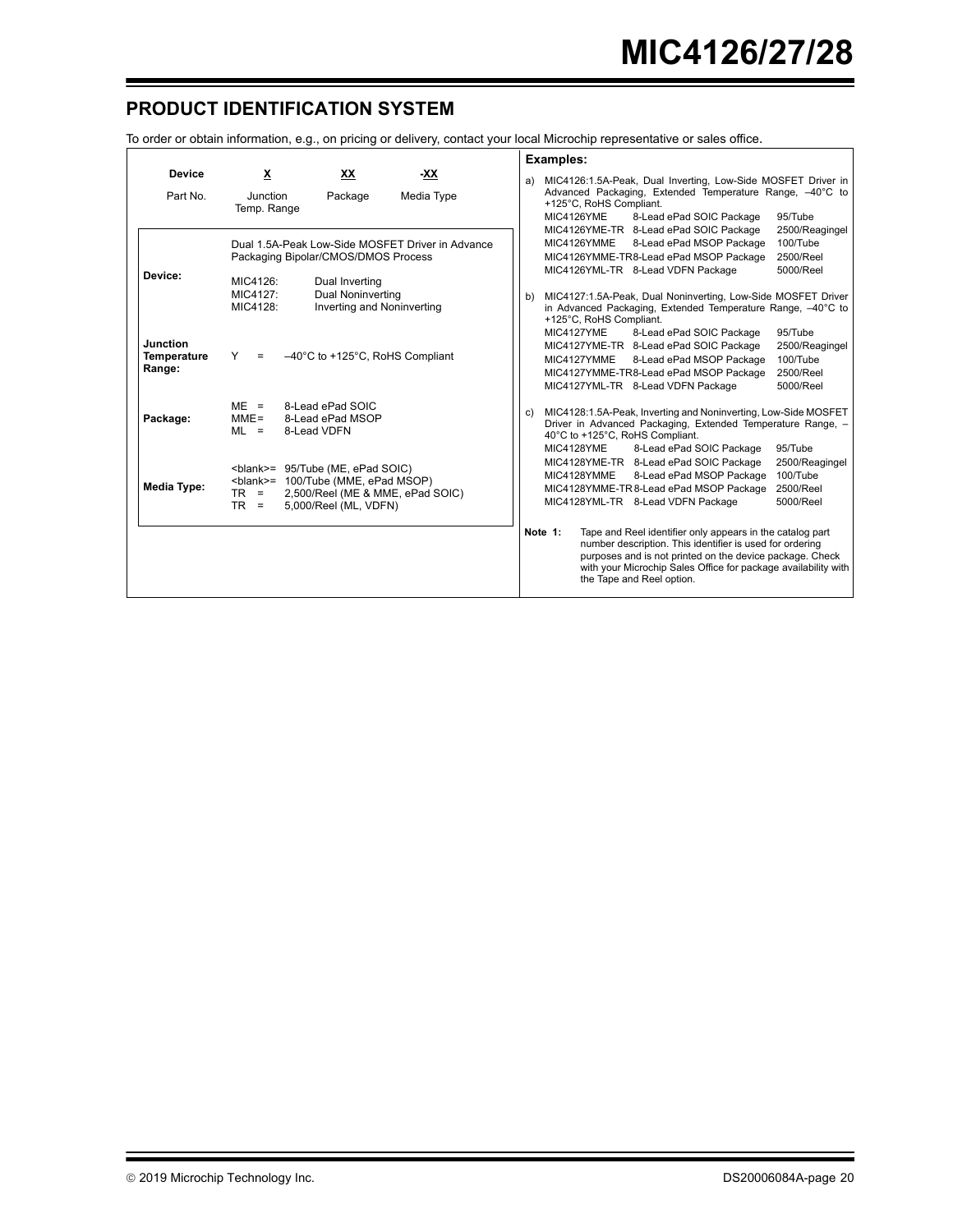#### **Note the following details of the code protection feature on Microchip devices:**

- Microchip products meet the specification contained in their particular Microchip Data Sheet.
- Microchip believes that its family of products is one of the most secure families of its kind on the market today, when used in the intended manner and under normal conditions.
- There are dishonest and possibly illegal methods used to breach the code protection feature. All of these methods, to our knowledge, require using the Microchip products in a manner outside the operating specifications contained in Microchip's Data Sheets. Most likely, the person doing so is engaged in theft of intellectual property.
- Microchip is willing to work with the customer who is concerned about the integrity of their code.
- Neither Microchip nor any other semiconductor manufacturer can guarantee the security of their code. Code protection does not mean that we are guaranteeing the product as "unbreakable."

Code protection is constantly evolving. We at Microchip are committed to continuously improving the code protection features of our products. Attempts to break Microchip's code protection feature may be a violation of the Digital Millennium Copyright Act. If such acts allow unauthorized access to your software or other copyrighted work, you may have a right to sue for relief under that Act.

Information contained in this publication regarding device applications and the like is provided only for your convenience and may be superseded by updates. It is your responsibility to ensure that your application meets with your specifications. MICROCHIP MAKES NO REPRESENTATIONS OR WARRANTIES OF ANY KIND WHETHER EXPRESS OR IMPLIED, WRITTEN OR ORAL, STATUTORY OR OTHERWISE, RELATED TO THE INFORMATION, INCLUDING BUT NOT LIMITED TO ITS CONDITION, QUALITY, PERFORMANCE, MERCHANTABILITY OR FITNESS FOR PURPOSE**.** Microchip disclaims all liability arising from this information and its use. Use of Microchip devices in life support and/or safety applications is entirely at the buyer's risk, and the buyer agrees to defend, indemnify and hold harmless Microchip from any and all damages, claims, suits, or expenses resulting from such use. No licenses are conveyed, implicitly or otherwise, under any Microchip intellectual property rights unless otherwise stated.

#### **Trademarks**

The Microchip name and logo, the Microchip logo, Adaptec, AnyRate, AVR, AVR logo, AVR Freaks, BesTime, BitCloud, chipKIT, chipKIT logo, CryptoMemory, CryptoRF, dsPIC, FlashFlex, flexPWR, HELDO, IGLOO, JukeBlox, KeeLoq, Kleer, LANCheck, LinkMD, maXStylus, maXTouch, MediaLB, megaAVR, Microsemi, Microsemi logo, MOST, MOST logo, MPLAB, OptoLyzer, PackeTime, PIC, picoPower, PICSTART, PIC32 logo, PolarFire, Prochip Designer, QTouch, SAM-BA, SenGenuity, SpyNIC, SST, SST Logo, SuperFlash, Symmetricom, SyncServer, Tachyon, TempTrackr, TimeSource, tinyAVR, UNI/O, Vectron, and XMEGA are registered trademarks of Microchip Technology Incorporated in the U.S.A. and other countries.

APT, ClockWorks, The Embedded Control Solutions Company, EtherSynch, FlashTec, Hyper Speed Control, HyperLight Load, IntelliMOS, Libero, motorBench, mTouch, Powermite 3, Precision Edge, ProASIC, ProASIC Plus, ProASIC Plus logo, Quiet-Wire, SmartFusion, SyncWorld, Temux, TimeCesium, TimeHub, TimePictra, TimeProvider, Vite, WinPath, and ZL are registered trademarks of Microchip Technology Incorporated in the U.S.A.

Adjacent Key Suppression, AKS, Analog-for-the-Digital Age, Any Capacitor, AnyIn, AnyOut, BlueSky, BodyCom, CodeGuard, CryptoAuthentication, CryptoAutomotive, CryptoCompanion, CryptoController, dsPICDEM, dsPICDEM.net, Dynamic Average Matching, DAM, ECAN, EtherGREEN, In-Circuit Serial Programming, ICSP, INICnet, Inter-Chip Connectivity, JitterBlocker, KleerNet, KleerNet logo, memBrain, Mindi, MiWi, MPASM, MPF, MPLAB Certified logo, MPLIB, MPLINK, MultiTRAK, NetDetach, Omniscient Code Generation, PICDEM, PICDEM.net, PICkit, PICtail, PowerSmart, PureSilicon, QMatrix, REAL ICE, Ripple Blocker, SAM-ICE, Serial Quad I/O, SMART-I.S., SQI, SuperSwitcher, SuperSwitcher II, Total Endurance, TSHARC, USBCheck, VariSense, ViewSpan, WiperLock, Wireless DNA, and ZENA are trademarks of Microchip Technology Incorporated in the U.S.A. and other countries.

SQTP is a service mark of Microchip Technology Incorporated in the U.S.A.

The Adaptec logo, Frequency on Demand, Silicon Storage Technology, and Symmcom are registered trademarks of Microchip Technology Inc. in other countries.

GestIC is a registered trademark of Microchip Technology Germany II GmbH & Co. KG, a subsidiary of Microchip Technology Inc., in other countries.

All other trademarks mentioned herein are property of their respective companies.

© 2019, Microchip Technology Incorporated, All Rights Reserved.

ISBN: 978-1-5224-4600-2

*[For information regarding Microchip's Quality Management Systems,](www.microchip.com/quality)  [please visit](www.microchip.com/quality) www.microchip.com/quality.*